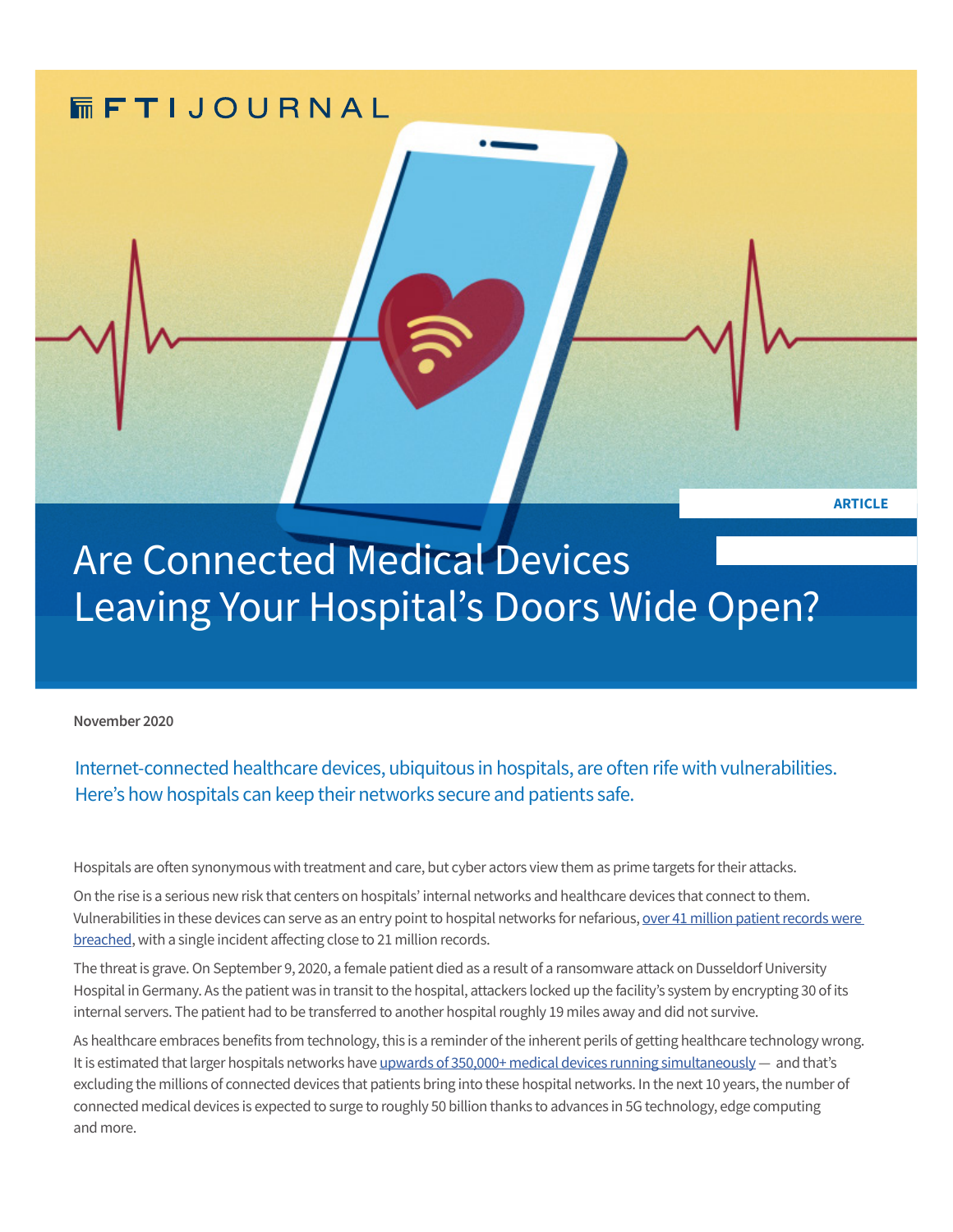With so many new devices entering these hospital networks, the surface area for potential attacks only widens due to inherent vulnerabilities in these devices. This not only threatens standalone connected medical devices because of their reliance on networks to function, but entire networks themselves. Think back to May 2017, when a WannaCry outbreak shut [down computers](https://www.theguardian.com/technology/2017/dec/30/wannacry-petya-notpetya-ransomware) across more than 80 NHS organizations in England alone. The attack resulted in almost 200,000 cancelled appointments, 600 general practitioner surgeries having to resort to pen and paper and five hospitals needing to divert ambulances because they couldn't handle any emergency cases.

How can these devices — which are paving the way for tomorrow's healthcare system — be so susceptible to attack? Because they were not designed with privacy or security in mind.

#### **An Inherent Fallacy**

Establishing cybersecurity protocol with today's connected healthcare devices is a challenge for a number of reasons.

Consider that the purpose of these devices is to quickly and efficiently transmit information. These devices are designed for low latency — not security. Security incurs a technical overhead, which negates the desired benefits of the device.

**In May 2019, a cybersecurity report predicted that 70 percent of medical devices would be running on an unsupported operating system that's vulnerable to attack by January of 2020.**

For example, implementing encryption and authentication methods slows down response time and requires additional bandwidth allocations, putting security and the purpose of the device at odds.

Another issue is that these devices are typically designed to work "straight out the box" with little to no setup. That means they're [operating on default, easy-to-use settings t](https://www.pm360online.com/the-reality-of-connected-medical-devices/)hat may not offer robust security protocols. Original equipment manufacturers' (OEMs) instructions will often refer to **FDA** [regulations,](https://www.fda.gov/medical-devices/quality-system-qs-regulationmedical-device-good-manufacturing-practices/medical-devices-current-good-manufacturing-practice-cgmp-final-rule-quality-system-regulation) which state that the function of a device cannot be changed unless it's proven that the systems can't be patched. In other words — if it isn't broken, don't fix it.

This "plug and play" issue extends beyond just the hospital and their own devices. Connected third parties who take the same approach with their devices are adding additional vulnerabilities to the hospital, as cyber actors can leverage this connection as an entry point.

Then there's the issue of funding these security measures. Many hospitals simply don't have the budget to uproot their entire technological infrastructure, update all of their systems and invest bolstering the security of their networks. This puts administrators in a tricky position where they might have to choose between bolstering their networks or investing in a new diagnostic tool.

Finally, there are concerns around timeworn networks and outdated systems. Many organizations, including hospitals, are built atop a technology infrastructure consisting of outdated operating systems. These systems grow old to the point that they cannot be updated or patched yet remain the building blocks to the foundation of the network. In May 2019, a cybersecurity report predicted that 70 percent of medical [devices would be running on an unsupported operating](http://www.fiercehealthcare.com/tech/medical-devices-running-legacy-windows-operating-system)  [system](http://www.fiercehealthcare.com/tech/medical-devices-running-legacy-windows-operating-system) that's vulnerable to attack by January of 2020. As more connected devices are integrated into these networks, more opportunities arise for hackers to breach these walls made of sand.

It's difficult because cybersecurity, much like medicine, can be an inexact science. But both evolve and progress. Anyone who interacts with hospital networks — from administrators to IT teams to third-party vendors — needs to think proactively to align the two sciences and to ensure they're not creating an opening for others to do harm.

Securing these networks is not an impossible task — just a challenging one. However, given the immense patient benefits that connected healthcare devices provide, its only become increasingly important that hospitals take necessary steps to ensure the security of these life-saving technologies.

# **Four Steps to Securing Connected Medical Devices**

## **1. Assess your risk appetite.**

Hospital administrators know the opportunities — as well as the risk — that connected devices introduce into a hospital. The questions they need ask themselves are:

**—** Have I done everything to protect my patients?